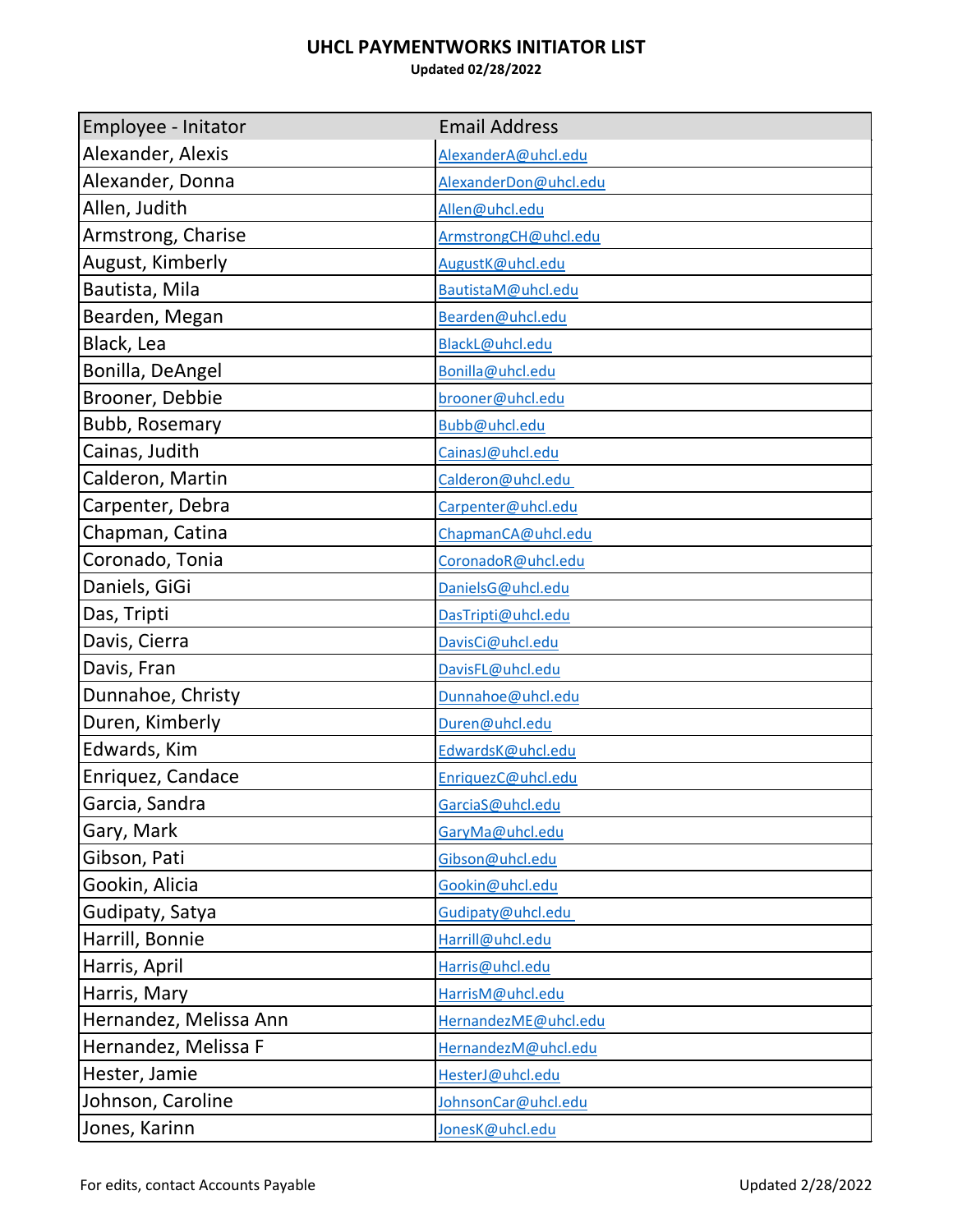## **UHCL PAYMENTWORKS INITIATOR LIST**

**Updated 02/28/2022**

| Kelley, Barbara               | KelleyB@uhcl.edu        |
|-------------------------------|-------------------------|
| Koch, Patti                   | KochPL@uhcl.edu         |
| Larsen, Laurice               | Larsen@uhcl.edu         |
| Le, Tam (temp through Adroit) | LeTa@uhcl.edu           |
| Lewis, Lois                   | LewisL@uhcl.edu         |
| Lloyd-Hoxie, Tonya            | lloyd@uhcl.edu          |
| Maginnis, Theresa             | Maginnis@uhcl.edu       |
| Michalinos, Judy              | Michalinos@uhcl.edu     |
| Milliner, Panya               | Milliner@uhcl.edu       |
| Mitchell, Debbie              | MitchellDebbie@uhcl.edu |
| Nilsen, Shirley               | Nilsen@uhcl.edu         |
| Olguin, Juan                  | Olguin@uhcl.edu         |
| Ortiz, Rosa                   | OrtizRos@uhcl.edu       |
| Ortiz, Veronica               | OrtizVer@uhcl.edu       |
| Parham, Jsaniese              | Parham@uhcl.edu         |
| Parker, Tutonial              | ParkerT@uhcl.edu        |
| Patt, Valerie                 | Patt@uhcl.edu           |
| Pennington, Angela            | PenningtonA@uhcl.edu    |
| Pham, Lien Bui                | Bui@uhcl.edu            |
| Pruitt, Carol                 | Pruitt@uhcl.edu         |
| Quiroga, Lidia                | QuirogaLI@uhcl.edu      |
| Rahman, Tanjina               | Rahman@uhcl.edu         |
| Ramos, Diana                  | RamosD@uhcl.edu         |
| Rivardo, Katelynn             | Rivardo@uhcl.edu        |
| Rodriguez, Maria              | RodriguezM@uhcl.edu     |
| Roy, Nikkie                   | Roy@uhcl.edu            |
| Ryan, Susan                   | Ryan@uhcl.edu           |
| Saltzman, Cindy               | Saltzman@uhcl.edu       |
| Samford, Faron                | Samford@uhcl.edu        |
| Schreiber, Stacy              | Schreiber@uhcl.edu      |
| Sears, Andrea                 | Sears@uhcl.edu          |
| Shannon, Robin                | Shannon@uhcl.edu        |
| Steed, Chat                   | SteedC@uhcl.edu         |
| Trahan, Caye                  | Trahan@uhcl.edu         |
| Valadez, Sarah                | ValadezS@uhcl.edu       |
| Villanueva, Norma             | Villanueva@uhcl.edu     |
| Villarreal, Brenda            | VillarrealB@uhcl.edu    |
| Villegas, Lakeshia            | VillegasL@uhcl.edu      |